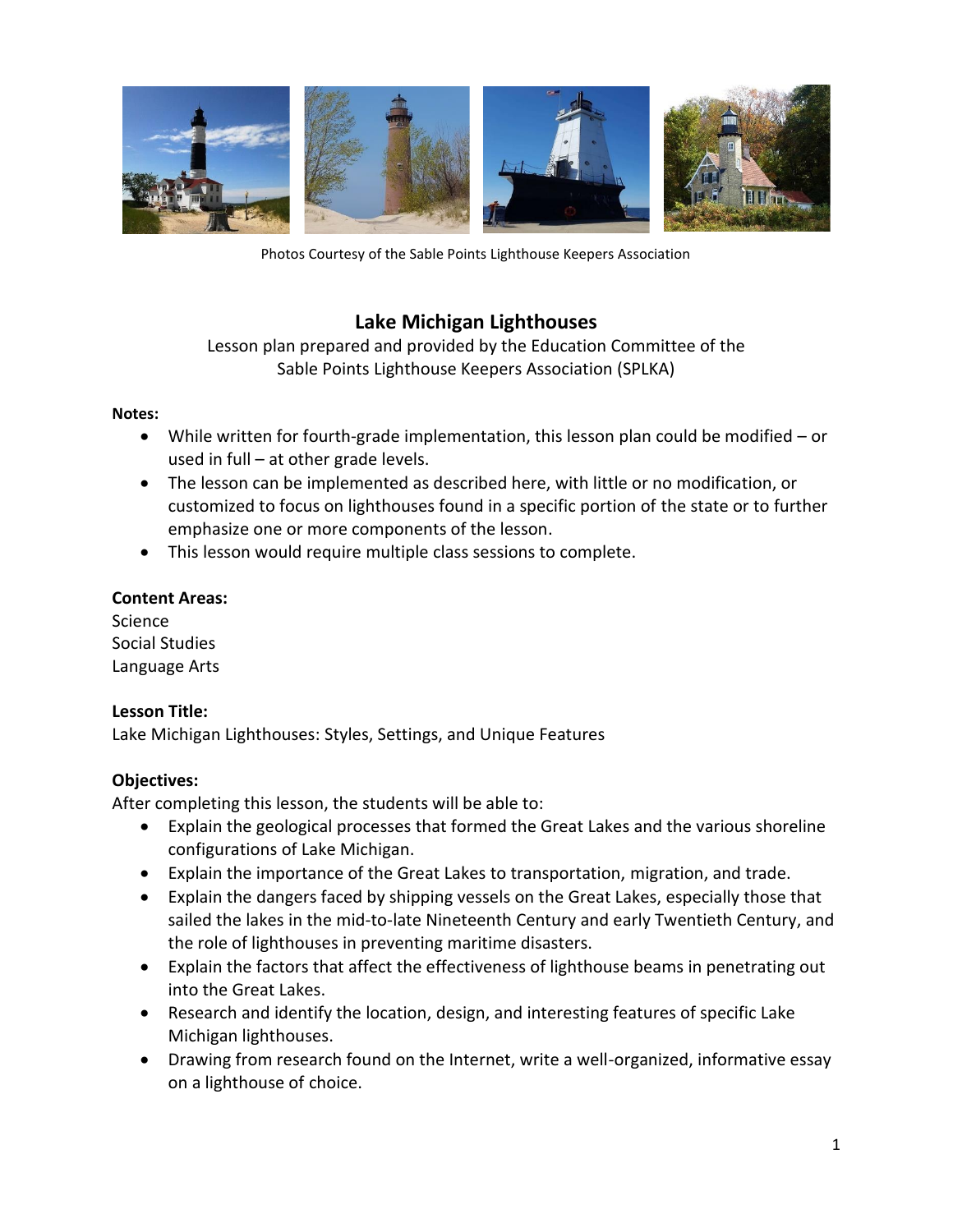## **MI Content Standards:**

Science: 4-ESS2-1, 4-ESS2-2, 4-ESS3-2 (Earth's Systems: Processes that Shape the Earth); 3-5-ETS1-1, 3-5- ETS1-2 (Engineering Design)

Social Studies: 4 – H3.0.1, 4 – H3.0.4 (History); 4 – G1.0.1, 4 – G1.0.3, 4 – G2.0.2, 4 – G4.0.1, 4 – G4.0.3 (Geography)

Reading Standards for Informational Text for Grade 4 Students (see 1, 3, 7, 9 and 10)

Writing Standards for Grade 4 Students (see 1, 2, 4, 5, 6, 7 and 10)

Standard 10: Range, Quality, Complexity of Student Reading K-5

Range of Text Types for K-5: Literary Nonfiction and Historical, Scientific, and Technical Texts

## **Materials:**

Classroom computer with projection capability, student access to the Internet and writing technology

## **Activities:**

- Provide an overview of the geological events that created the Great Lakes, emphasizing variations in lakeshores
- Discuss the importance of the Great Lakes for transportation, immigration, shipping and trade
- Discuss the various vessels that sailed the Great Lakes during the time when most lighthouses were built and the dangers the lakes presented to these vessels
- Explain the factors that affect penetration of lighthouse beams out into the lakes
- Discuss the various styles of lighthouses found on the Great Lakes and the relationship between lighthouse style and shoreline setting
- Assign Lake Michigan Lighthouses Internet Scavenger Hunts #1 and #2 to individuals or small groups, score and discuss (see enclosed summary table for teacher reference)
- Assign research and written essay on a Lake Michigan lighthouse (location, need, style and connection to setting, brief history, interesting features)

## **Assessment:**

- Participation in individual/small-group research
- Participation in discussion
- Research and essay writing

**Writing Assignment:** Conduct Internet research on a Lake Michigan lighthouse of choice. Based upon information from at least two websites, write a well-organized, informative essay that addresses the following:

- The location, setting, and corresponding style of the lighthouse
- The history of the lighthouse
- Features of the lighthouse and its history that you find especially interesting

*Optional additional element for the assignment:* Print off a map of Lake Michigan lighthouses (for example, see: [https://www.miplace.org/4a7298/globalassets/documents/shpo/programs-and](https://www.miplace.org/4a7298/globalassets/documents/shpo/programs-and-services/michigan-lighthouse-assistance-program/2020-lighthouse-map-web.pdf)[services/michigan-lighthouse-assistance-program/2020-lighthouse-map-web.pdf\)](https://www.miplace.org/4a7298/globalassets/documents/shpo/programs-and-services/michigan-lighthouse-assistance-program/2020-lighthouse-map-web.pdf) and ask each member of the class to "claim" a different lighthouse for the required essay and, if you choose, a brief presentation to the class. After writing their essays, each member of the class presents a brief (e.g., five minutes) overview of her/his chosen lighthouse to the class, drawing from at least two visual aids (e.g., photos, video clips, maps, drawings) projected on the classroom screen.

# **Lesson Content**

The Great Lakes have been home to 379 lighthouses, 102 of which are found on Lake Michigan. The state of Michigan borders on the three largest Great Lakes. Michigan is home to over 140 lighthouses,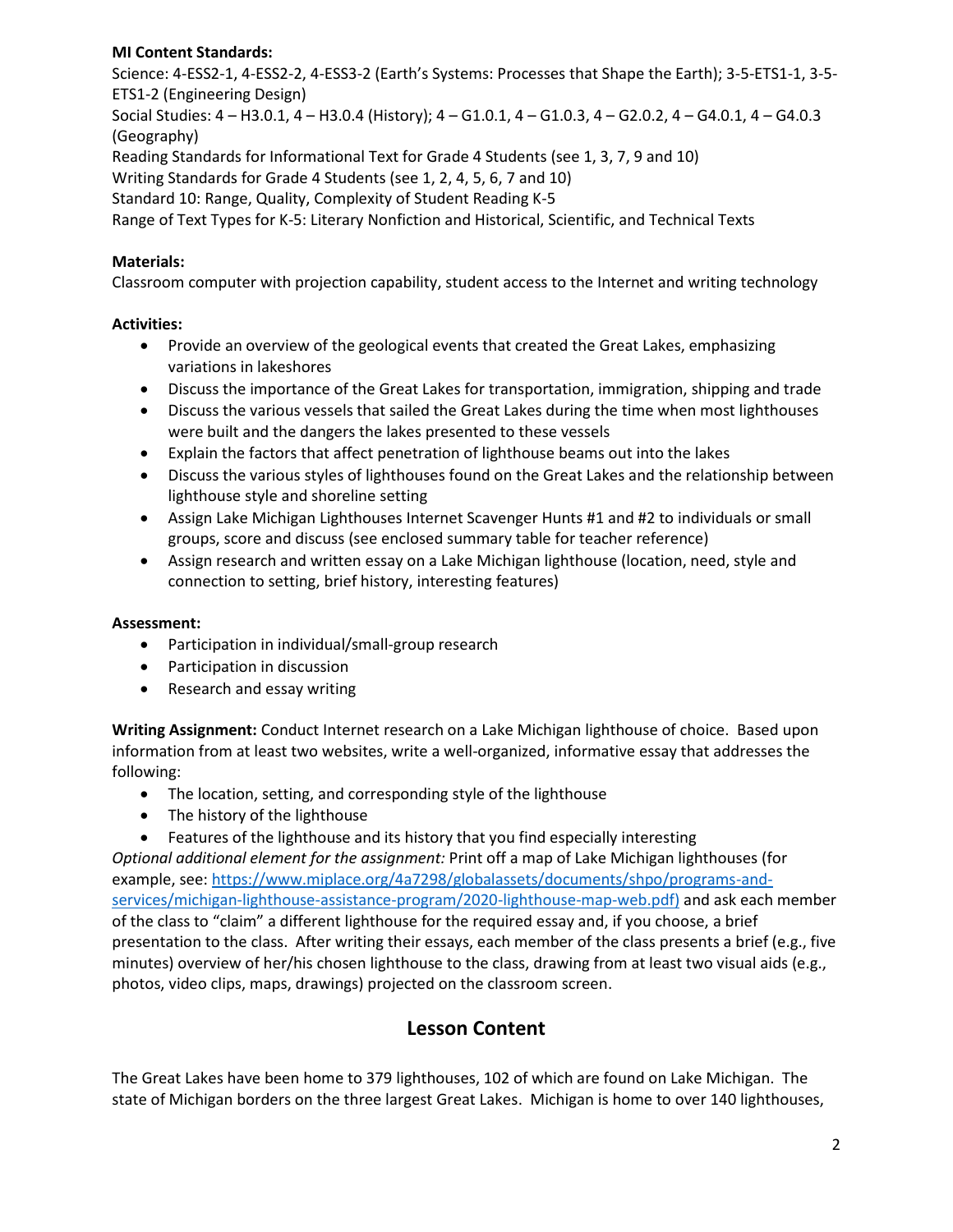more than any other state; 42 of these historic structures are located on the Lake Michigan shoreline. Michigan's lighthouses vary in structure and design, depending largely on their location and the nature of the shoreline on which they reside.

#### Formation of the Great Lakes

A billion years ago, volcanic activity formed a fracture that developed in two forks from the current Lake Superior to the location of the current states of Alabama and Oklahoma. Over the next 20 million years, lava intermittently flowed from the fracture, creating mountains that covered areas now known as northern Wisconsin and Minnesota and eastern Canada that eroded over time. As volcanic activity continued over time, molten magma formed an enormous rock basin that eventually would hold Lake Superior.

The volcanic activity that formed the region was replaced by glaciers, thousands of feet thick in some places, about 14,000 years ago. The ice sheets that flowed over the land leveled mountains and created enormous valleys. In the north, where hard bedrock predominated, only the overlaying layers were removed; the softer shales and sandstone in the south were more significantly affected. The glaciers melted and began receding about 10,000 years ago; they left behind high ridges, between which huge lakes were left behind.

In the northern Great Lakes, the rock was resistant enough to leave rocky shorelines ringed by cliffs. The Bruce Peninsula, across Lake Huron from Alpena, MI, features rugged rocky cliffs and cobble beaches; however, sand beaches and dunes line the indented and protected shoreline on the opposite side of Lake Huron. On the other side of Michigan, the eastern shore of Lake Michigan has some of the finest sandy beaches in the world. The Great Lakes also contain an estimated 35,000 islands.

#### Importance of the Great Lakes

The Great Lakes contain 20% of the world's surface fresh water. All the lakes' basins are linked, forming a continuous drainage basin, and a series of lakes, rivers, and waterways connect them to the Atlantic Ocean. As a result, the Great Lakes have been a center for migration, transportation, fishing, and trade for thousands of years.

The Iroquois Nation were among the first settlers of the Great Lakes, followed by European explorers. The earliest trade was for fur; eventually, a bustling shipping industry, which reached its height by the late 1800's and early 1900's, moved grain, livestock, iron, coal, lumber, cement, stone, fish, salt, and even Christmas trees throughout the lakes.

#### Vessels, Dangers, and Lighthouses

For a very long time, the enormous size of the Great Lakes has presented the captains of trading vessels with both opportunities and dangers. With nearly 9,500 miles of coastline, the lakes have enabled shipping to play a significant role in the economics of the Great Lakes region. For example, some of the nation's largest grain-shipping ports are located on the Great Lakes. Also, the iron ranges near Lake Superior have been the primary source of ore for North America's iron and steel production for more than a century.

Some Lake Michigan ports are located in protected bays, while others are situated near rocky shoals, at the mouths of rivers, or in narrow channels. To reach these ports, vessels often must sail along shorelines whose depth can change dramatically, and vessels often seek shelter in the ports during the violent storms that can suddenly develop on the Lakes. Storms that cross the Great Lakes arise when two air masses collide. As the wind blows across the surface of the lakes, energy is transferred from the wind to the surface of the water, causing currents and waves. Storms can arise unexpectedly, and the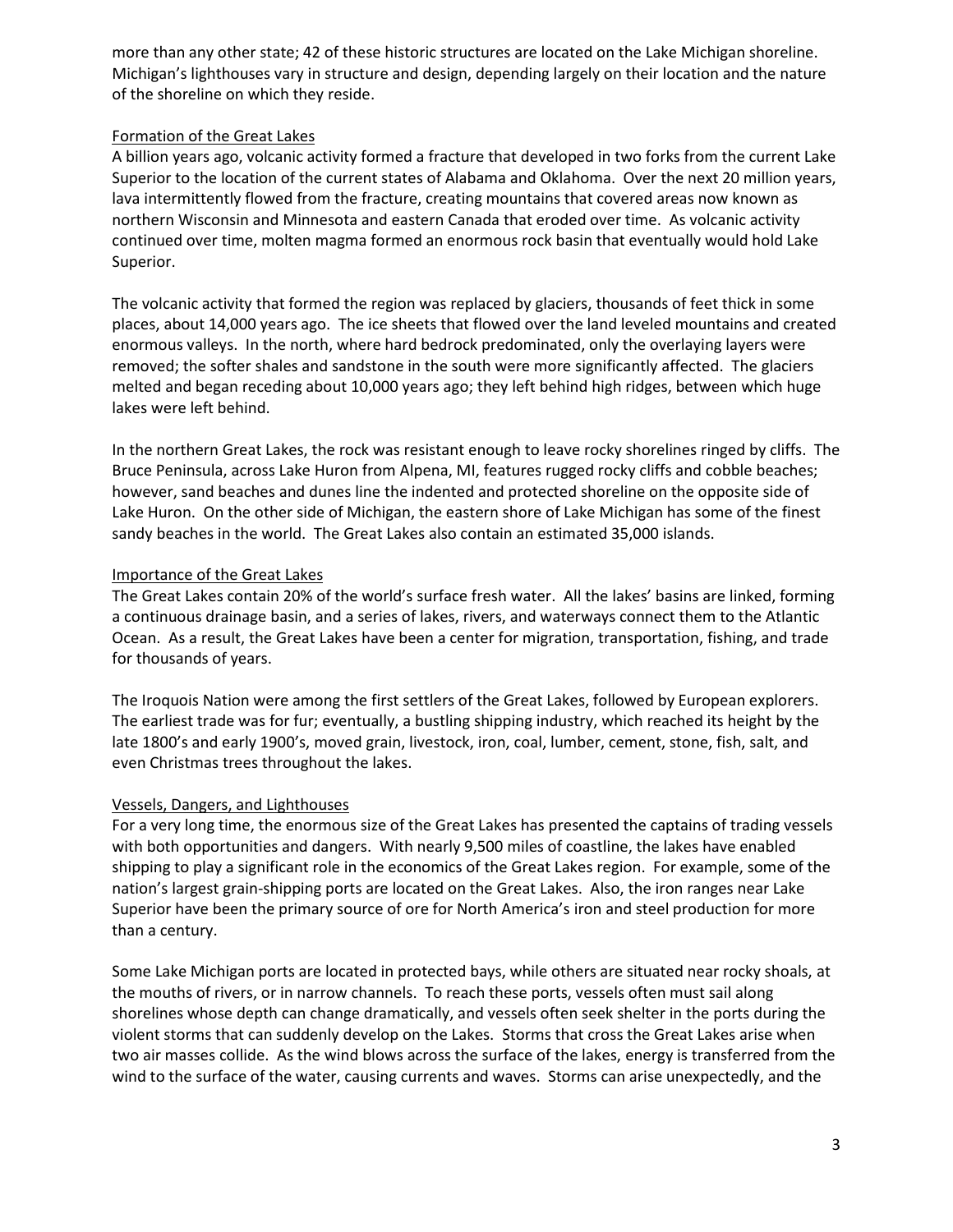resulting waves can be enormous. Ice can also create dangerous conditions, especially if a ship captain miscalculates the depth or firmness of the ice.

Dangers like these have caused over 6,000 shipwrecks in the Great Lakes, with a loss of over 30,000 lives. As a result, some 379 lighthouses have been built at strategic locations to guide Great Lakes mariners, and over 200 of these beacons are still active. Most of the lighthouses were built in the midto-late 1800's, when wooden schooners and early steamships were especially susceptible to the dangerous conditions on the lakes (for example, see:

[https://www.maritimehistoryofthegreatlakes.ca/documents/hgl/default.asp?ID=c023\)](https://www.maritimehistoryofthegreatlakes.ca/documents/hgl/default.asp?ID=c023).

For a lighthouse to be effective in alerting sailors to dangers, its beam must be visible for a considerable distance out onto the lake; this distance is limited by the curvature of the earth and by the elevation of the lighthouse. So, to be effective, a lighthouse on a high cliff or bluff would not need to be as tall as a lighthouse on the shoreline. Also, a lighthouse is visible farther out on the lake from the deck of a ship than from the surface of the water. For example, a 60-foot-tall structure is visible from a distance of 11 miles, or 16 miles on the deck of a ship; a 90-foot-tall structure is visible from a distance of 12 ½ miles, or 17 ½ miles on the deck of a ship; and a 110-foot-tall structure is visible from a distance of 14 miles, or 19 miles on the deck of a ship.

Great Lakes lighthouses are located along sandy shorelines (e.g., Little Sable Point Lighthouse: [https://www.lighthousefriends.com/light.asp?ID=193\)](https://www.lighthousefriends.com/light.asp?ID=193), on rocky cliffs (e.g., Split Rock Lighthouse: [https://northshorevisitor.com/attractions/state-parks/split-rock-lighthouse/\)](https://northshorevisitor.com/attractions/state-parks/split-rock-lighthouse/), at the ends of long piers (e.g., Grand Haven Lighthouse: [https://www.lighthousefriends.com/light.asp?ID=189\)](https://www.lighthousefriends.com/light.asp?ID=189), on rock reefs or rocky shoals (e.g., Port Austin Light[: https://portaustinarea.com/port-austin-reef-light\)](https://portaustinarea.com/port-austin-reef-light), at river mouths (e.g., Cheboygan River Front Range Lighthouse[: https://www.lighthousefriends.com/light.asp?ID=216\)](https://www.lighthousefriends.com/light.asp?ID=216), on islands (e.g., Grand Island North Lighthouse:

https://marinas.com/view/lighthouse/Iraewp\_Grand\_Island\_North\_Channel\_Light\_Lighthouse\_Munisin g MI United States, and on points of land (e.g., Whitefish Point Light Station: [https://www.michigan.org/property/great-lakes-shipwreck-museum-whitefish-point-light-station\)](https://www.michigan.org/property/great-lakes-shipwreck-museum-whitefish-point-light-station).

A person standing anywhere in Michigan is within 85 miles of one of the Great Lakes. Michigan has over 3,200 miles of shoreline, more than any other state except Alaska, and the most freshwater shoreline in the world; over 140 lighthouses, more than any other state, have been built along its shores.

Michigan lighthouse dwellings and towers were designed in a variety of styles. While some lighthouses were designed with their own individual styles, others fell within one of several style categories: *Schoolhouse:* Sand Point Lighthouse - <https://www.us-lighthouses.com/sand-point-lighthouse> *Norman Gothic:* White River Light Station - <https://www.splka.org/whiteriver.html> *Conical:* Tawas Point Lighthouse - <https://www.lighthousefriends.com/light.asp?ID=175> *Skeletal:* Whitefish Point Light Station - [https://stignace.com/attractions/great-lakes-shipwreck](https://stignace.com/attractions/great-lakes-shipwreck-museum-whitefish-point-light-station/)[museum-whitefish-point-light-station/](https://stignace.com/attractions/great-lakes-shipwreck-museum-whitefish-point-light-station/)

*Pyramidal:* Manistique East Breakwater Lighthouse - [https://www.us-lighthouses.com/manistique-east](https://www.us-lighthouses.com/manistique-east-breakwater-lighthouse)[breakwater-lighthouse](https://www.us-lighthouses.com/manistique-east-breakwater-lighthouse)

*Square:* Forty Mile Point Lighthouse - <https://40milepointlighthouse.org/> *Round:* Point Betsie Lighthouse - <https://www.us-lighthouses.com/point-betsie-lighthouse> Even *"sparkplug"* style: Harbor Beach Lighthouse - [https://www.us-lighthouses.com/harbor-beach](https://www.us-lighthouses.com/harbor-beach-lighthouse)[lighthouse](https://www.us-lighthouses.com/harbor-beach-lighthouse)

For context, project the map of Michigan Lighthouses: [https://www.miplace.org/4a1b40/globalassets/documents/shpo/programs-and-services/michigan](https://www.miplace.org/4a1b40/globalassets/documents/shpo/programs-and-services/michigan-lighthouse-assistance-program/2020-lighthouse-map-web.pdf)[lighthouse-assistance-program/2020-lighthouse-map-web.pdf](https://www.miplace.org/4a1b40/globalassets/documents/shpo/programs-and-services/michigan-lighthouse-assistance-program/2020-lighthouse-map-web.pdf)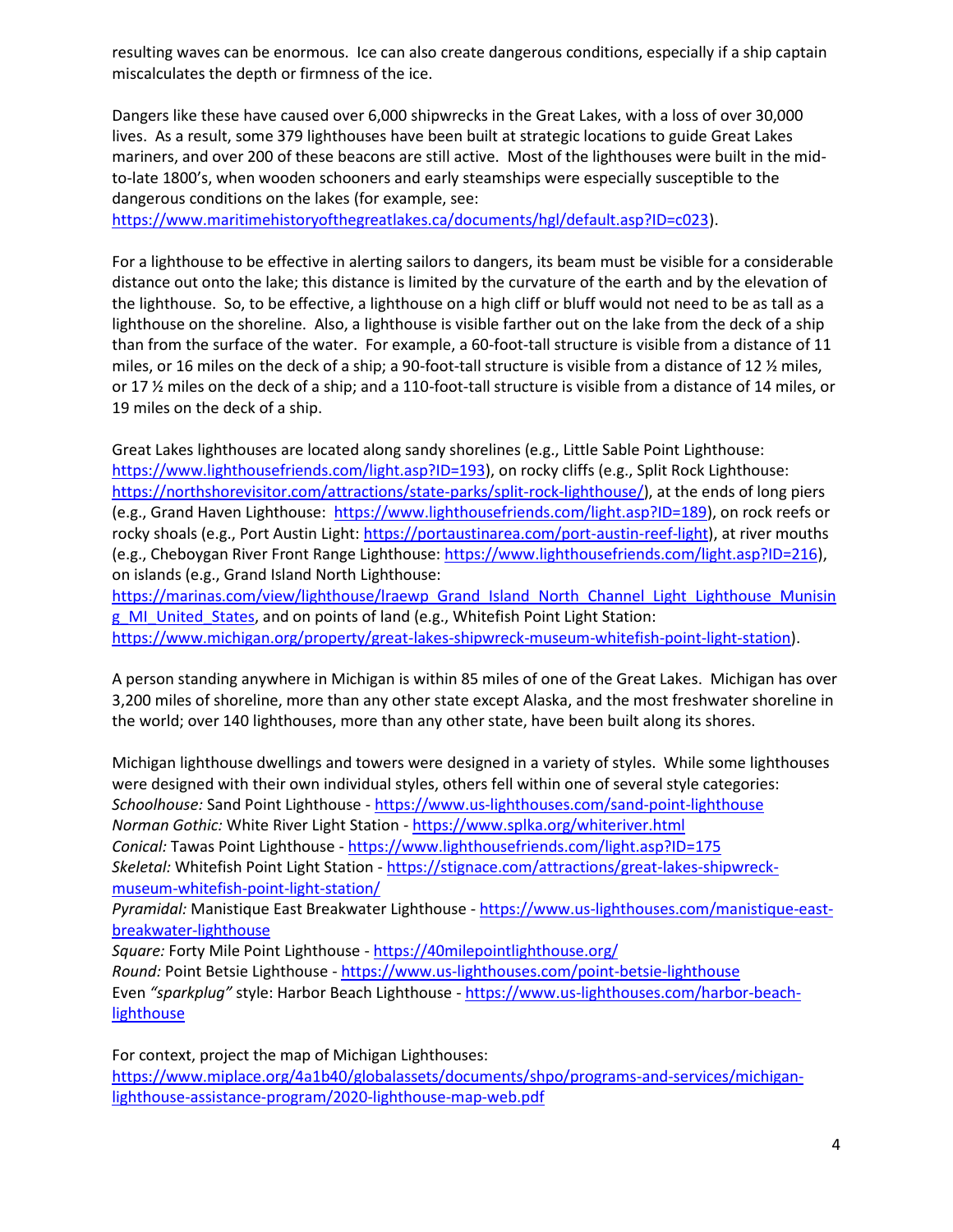Scroll through the list of Lake Michigan lighthouses. Ask students if they have visited any of them; do an Internet search of lighthouses noted and project photos. Ask students if they are interested in any of the other Lake Michigan lighthouses; search and project photos of these.

Additional resource: Although portions are quite technical in nature, you might consider showing and discussing all or parts of the National Geographic Channel's documentary *Drain the Great Lakes*: <https://www.youtube.com/watch?v=VAo4qvP6o2E>

References

Environmental Education for Kids: [https://www.eekwi.org/great-lakes/great-lakes-formation-and](https://www.eekwi.org/great-lakes/great-lakes-formation-and-physical-features/how-were-great-lakes-formed)[physical-features/how-were-great-lakes-formed](https://www.eekwi.org/great-lakes/great-lakes-formation-and-physical-features/how-were-great-lakes-formed)

U.S. Army Corps of Engineers[: https://www.lre.usace.army.mil/Missions/Great-Lakes-](https://www.lre.usace.army.mil/Missions/Great-Lakes-Information/Coastal-Program/Coastal-Processes/)[Information/Coastal-Program/Coastal-Processes/](https://www.lre.usace.army.mil/Missions/Great-Lakes-Information/Coastal-Program/Coastal-Processes/)

Wisconsin Sea Grant: [https://www.seagrant.wisc.edu/resources/the-formation-of-the-great-lakes/how](https://www.seagrant.wisc.edu/resources/the-formation-of-the-great-lakes/how-they-were-made/)[they-were-made/](https://www.seagrant.wisc.edu/resources/the-formation-of-the-great-lakes/how-they-were-made/)

Awesome Mitten[: https://www.awesomemitten.com/how-the-great-lakes-were-formed/](https://www.awesomemitten.com/how-the-great-lakes-were-formed/)

EOS – Science News by Advancing Earth and Space Science: [https://eos.org/articles/long-live-the](https://eos.org/articles/long-live-the-laurentian-great-lakes)[laurentian-great-lakes](https://eos.org/articles/long-live-the-laurentian-great-lakes)

Maritime History of the Great Lakes:

https://www.maritimehistoryofthegreatlakes.ca/documents/hgl/default.asp?ID=c023

Bruce Peninsula Biosphere Association[: http://www.bpba.ca/bpcsp/uploads/CH3Shore140518.pdf](http://www.bpba.ca/bpcsp/uploads/CH3Shore140518.pdf) Minnesota Historical Society:

<https://www.mnhs.org/places/nationalregister/shipwrecks/mpdf/craft.php>

A Century of Light – Captain Edward Hermann:

<http://www.lighthousediscovery.com/Sailing%20the%20gl.html>

Great Lakes Shipwreck Museum: [https://www.shipwreckmuseum.com/underwater-](https://www.shipwreckmuseum.com/underwater-research/shipwrecks/)

[research/shipwrecks/](https://www.shipwreckmuseum.com/underwater-research/shipwrecks/)

Michigan Economic Development Corporation:

[https://www.miplace.org/4a7298/globalassets/documents/shpo/programs-and-services/michigan](https://www.miplace.org/4a7298/globalassets/documents/shpo/programs-and-services/michigan-lighthouse-assistance-program/2020-lighthouse-map-web.pdf)[lighthouse-assistance-program/2020-lighthouse-map-web.pdf](https://www.miplace.org/4a7298/globalassets/documents/shpo/programs-and-services/michigan-lighthouse-assistance-program/2020-lighthouse-map-web.pdf)

Seeing the Light (Terry Pepper):<http://www.terrypepper.com/lights/lists/visibility.htm>

#### Selected Lake Michigan Lighthouses

| Name, Date            | Location        | Setting          | Style             | <b>Notes</b>              |
|-----------------------|-----------------|------------------|-------------------|---------------------------|
| <b>McGulpin Point</b> | 3 mi. west of   | Wooded shoreline | Norman Gothic-    | Was determined            |
| 1869                  | Mackinaw City   |                  | style dwelling,   | to be ineffective,        |
|                       |                 |                  | octagonal brick   | replaced by lights        |
|                       |                 |                  | tower             | on Mackinac               |
|                       |                 |                  |                   | <b>Bridge</b>             |
| White Shoal           | 20 mi. west of  | On offshore reef | Conical steel and | Marks dangerous           |
| 1910                  | Mackinac Bridge |                  | concrete tower    | shallow shoal;            |
|                       |                 |                  |                   | only "candy cane"         |
|                       |                 |                  |                   | striped lighthouse        |
|                       |                 |                  |                   | on the Great              |
|                       |                 |                  |                   | Lakes, 121 ft. tall;      |
|                       |                 |                  |                   | original Second-          |
|                       |                 |                  |                   | <b>Order Fresnel lens</b> |
|                       |                 |                  |                   | on display at             |
|                       |                 |                  |                   | Whitefish Point           |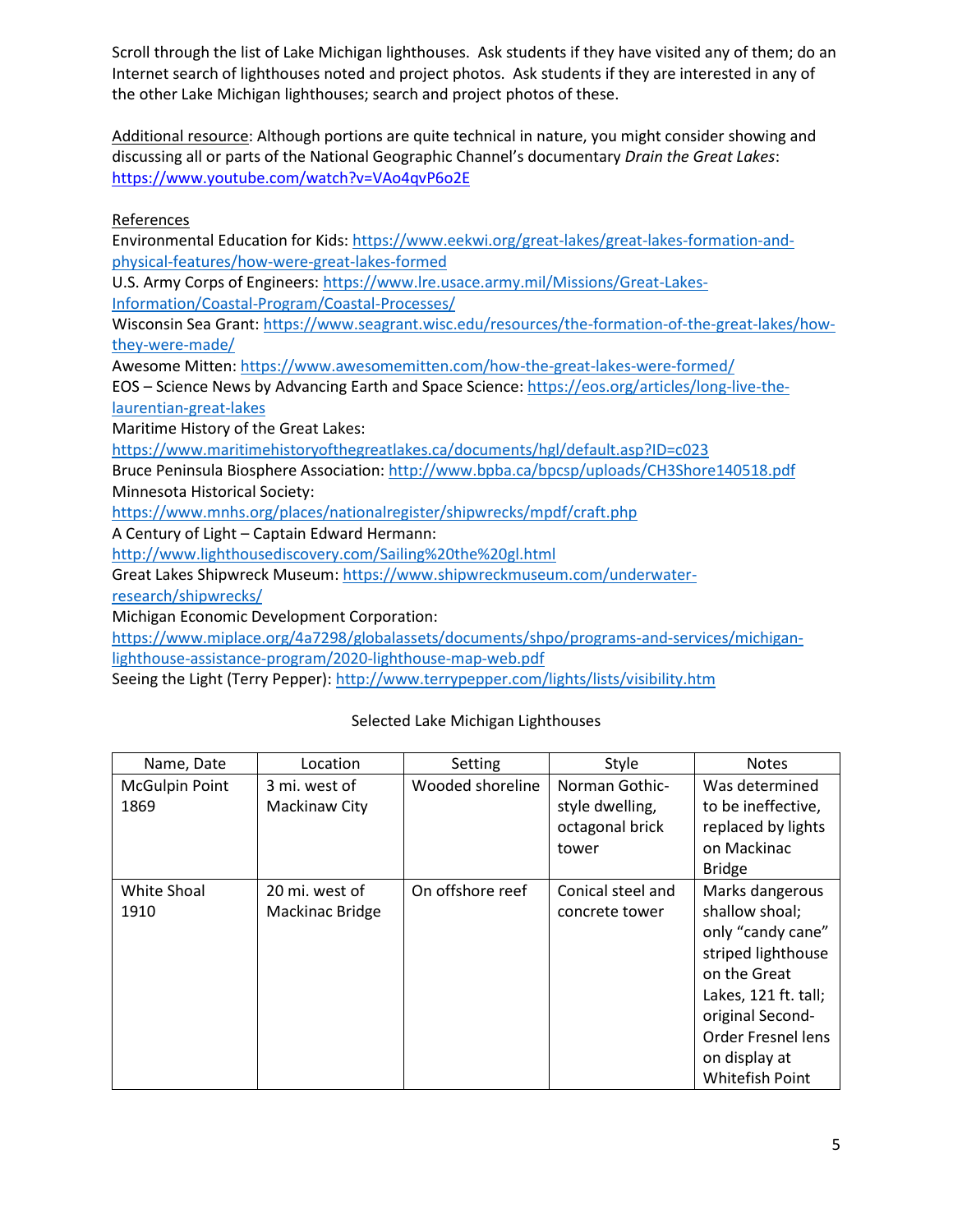|                        |                        |                     |                   | Shipwreck                         |
|------------------------|------------------------|---------------------|-------------------|-----------------------------------|
|                        |                        |                     |                   | Museum                            |
| <b>Beaver Island</b>   | South end of           | Located on a bluff  | Dwelling, conical | Environmental                     |
| 1858                   | Beaver Island,         | on the southern     | brick tower       | education center                  |
|                        | largest island in      | end of the island   |                   | for Charlevoix                    |
|                        | Lake Michigan          |                     |                   | <b>Public Schools</b>             |
| St. Helena Island      | St. Helena Island,     | Flat, grassy island | Dwelling, conical | Much restoration                  |
| 1873                   | 6 mi. west of          | shoreline           | brick tower       | done annually by                  |
|                        | Mackinac Bridge        |                     |                   | Boy Scout Troop 4                 |
|                        |                        |                     |                   | from Ann Arbor                    |
| <b>Grand Traverse</b>  | Cat's Head Point       | Grassy wooded       | Schoolhouse-style | Museum contains                   |
| 1853                   | at Leelanau State      | shoreline           | brick dwelling,   | original fourth-                  |
|                        | Park, entrance to      |                     | integral square   | order Fresnel lens                |
|                        | <b>Grand Traverse</b>  |                     | roof-mounted      |                                   |
|                        | Bay                    |                     | lantern           |                                   |
| South Manitou          | East shore of          | Rocky island        | Dwelling, brick   | Marks the narrow                  |
| Island                 | Manitou Island, to     | shoreline           | conical tower     | Manitou Passage,                  |
| 1871                   | the south of the       |                     |                   | one of the most                   |
|                        | harbor                 |                     |                   | dangerous in the                  |
|                        |                        |                     |                   | <b>Great Lakes</b>                |
| <b>Point Betsie</b>    | 5 mi. north of         | Sandy shoreline     | Dwelling, round   | Museum, several                   |
| 1858                   | Frankfort, marks       |                     | brick tower       | <b>Coast Guard</b>                |
|                        | key turning point      |                     |                   | buildings,                        |
|                        | for ships entering     |                     |                   | elaborate                         |
|                        | or exiting             |                     |                   | breakwaters to                    |
|                        | <b>Manitou Passage</b> |                     |                   | contain erosion                   |
| <b>Big Sable Point</b> | 1.5 mi. north of       | Beach, sand         | Dwelling, steel-  | Navigational aid                  |
| 1867                   | <b>Ludington State</b> | dunes               | plated conical    | to guide ships                    |
|                        | Park campground        |                     | tower             | sailing along                     |
|                        |                        |                     |                   | coast; plates                     |
|                        |                        |                     |                   | cover original                    |
|                        |                        |                     |                   | deteriorating                     |
|                        |                        |                     |                   | bricks                            |
| Ludington North        | Ludington harbor       | Pierhead, at the    | Pyramidal steel   | Marks entrance to                 |
| <b>Breakwater</b>      |                        | end of 1,700-foot   | and concrete      | Ludington harbor;                 |
| 1924                   |                        | breakwater;         | tower             | unique shape of                   |
|                        |                        | arrowhead           |                   | base deflects                     |
|                        |                        | breakwaters         |                   | strong waves;                     |
|                        |                        | protect the         |                   | Fresnel lens made                 |
|                        |                        | harbor              |                   | in Pittsburgh, PA;                |
|                        |                        |                     |                   | tilts at 4-degree                 |
|                        |                        |                     |                   | angle                             |
| Little Sable Point     | In Silver Lake         | Beach, sand         | Conical brick     | One of oldest                     |
| 1874                   | <b>State Park</b>      | dunes               | tower             | brick lighthouses<br>on the Great |
|                        |                        |                     |                   |                                   |
|                        |                        |                     |                   | Lakes; marks                      |
|                        |                        |                     |                   | southernmost of                   |
|                        |                        |                     |                   | three "bumps" of                  |
|                        |                        |                     |                   | land on eastern<br>shore of Lake  |
|                        |                        |                     |                   |                                   |
|                        |                        |                     |                   | Michigan; Third-                  |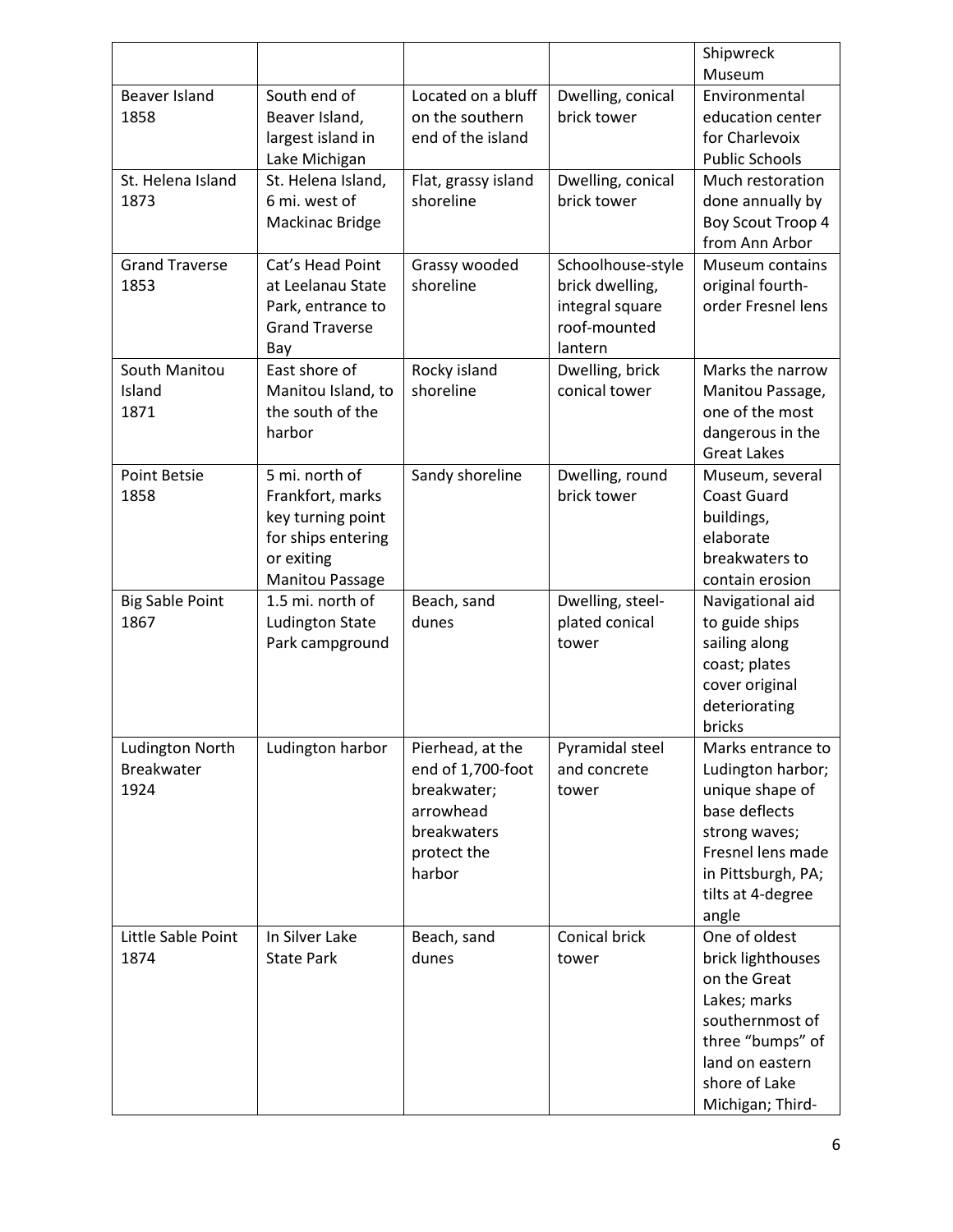|                                      |                                                                                |                                                                |                                                                                                                                                                                         | Order Fresnel lens<br>still in place                                                                                                                                                                                    |
|--------------------------------------|--------------------------------------------------------------------------------|----------------------------------------------------------------|-----------------------------------------------------------------------------------------------------------------------------------------------------------------------------------------|-------------------------------------------------------------------------------------------------------------------------------------------------------------------------------------------------------------------------|
| White River Light<br>Station<br>1875 | Mouth of White<br>Lake, just west of<br>Whitehall                              | On peninsula<br>separating Lake<br>Michigan from<br>White Lake | Limestone<br>Norman Gothic-<br>style dwelling and<br>octagonal brick<br>tower                                                                                                           | Guided ships into<br>White River;<br>museum; several<br>original buildings<br>on site                                                                                                                                   |
| <b>Grand Haven</b><br>1895           | In Grand Haven<br><b>State Park</b>                                            | On pier at<br>entrance to the<br><b>Grand River</b>            | Two red<br>structures several<br>hundred feet<br>apart, connected<br>by catwalk-iron<br>conical tower<br>(inner) and streel-<br>plated<br>square/integral<br>wooden building<br>(outer) | Marks one of<br>Michigan's best<br>deep-water<br>harbors; one of<br>Michigan's most<br>striking pier<br>lighthouses                                                                                                     |
| Holland<br>1936                      | In Holland State<br>Park                                                       | At the end of the<br>south inner pier                          | Schoolhouse-<br>style,<br>square/integral<br>tower                                                                                                                                      | Marks channel<br>into Black Lake;<br>nicknamed "Big<br>Red"; one of most<br>photographed<br>lighthouses in<br>Michigan                                                                                                  |
| St. Joseph<br>1907                   | Mouth of the St.<br>Joseph River                                               | On north pier                                                  | Two white cast<br>iron lights several<br>hundred feet<br>apart, connected<br>by a catwalk;<br>conical tower<br>(outer) and<br>octagonal/integral<br>building (inner)                    | Marks entrance to<br>St. Joseph River<br>channel; original<br>light (1832) was<br>one of earliest<br>lighthouses on<br>Lake Michigan;<br>considered one of<br>most beautiful<br>structures on the<br><b>Great Lakes</b> |
| Menominee<br>North Pier<br>1877      | Marks entrance to<br>the Menominee<br>River, across<br>which lies<br>Wisconsin | On end of north<br>pier                                        | Bright red<br>octagonal cast<br>iron tower                                                                                                                                              | Previous fog<br>signal building<br>and catwalk have<br>been removed                                                                                                                                                     |
| Sand Point<br>1868                   | At Escanaba in<br><b>Ludington Park</b>                                        | On harbor<br>waterfront                                        | Schoolhouse-style<br>dwelling/integral<br>brick tower                                                                                                                                   | Somehow built<br>backwards, with<br>the tower facing<br>the town instead<br>of the water;<br>original building<br>still stands despite<br>disastrous fire in<br>1886; fully                                             |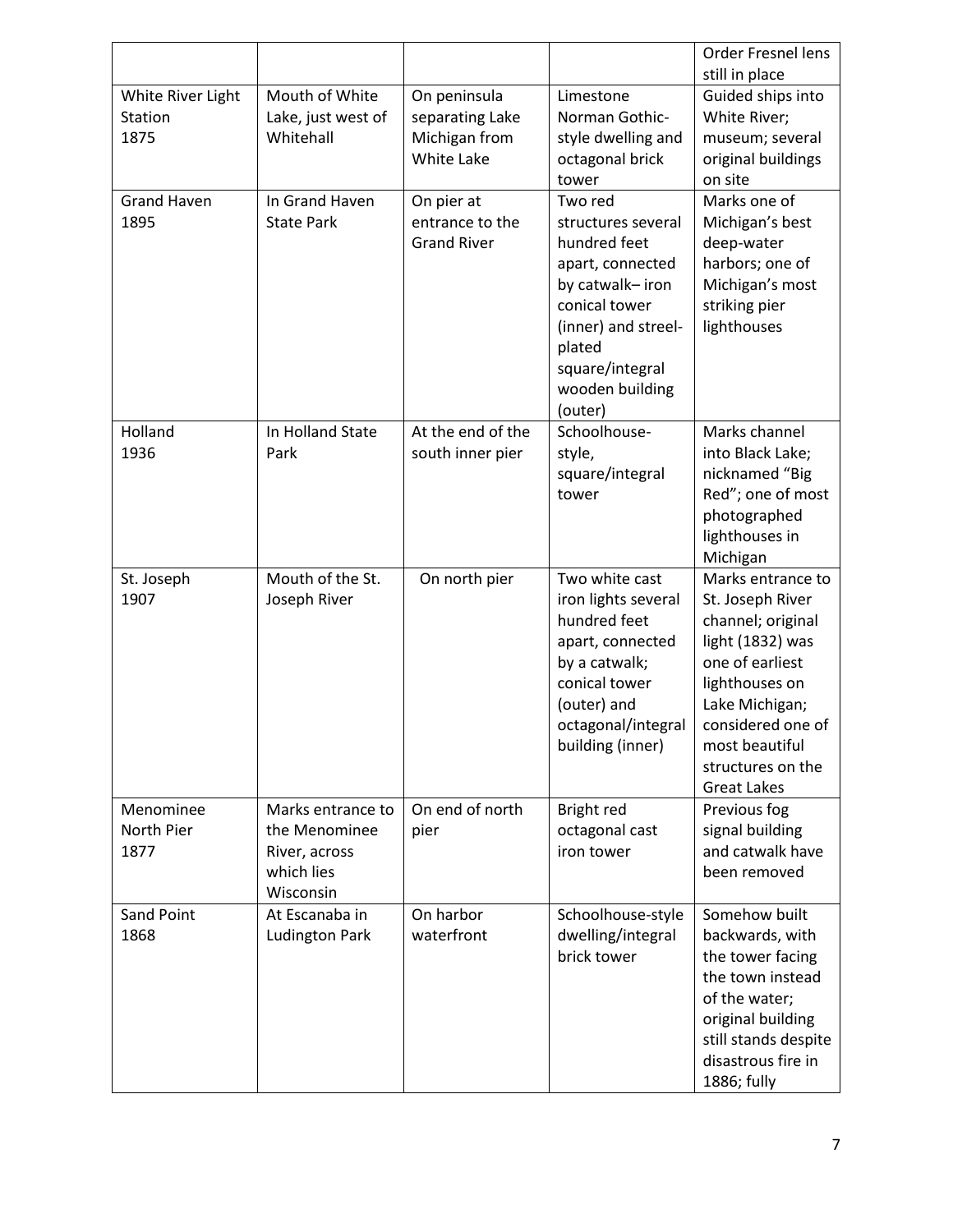|                   |                   |                  |                   | restored in         |
|-------------------|-------------------|------------------|-------------------|---------------------|
|                   |                   |                  |                   | 1990's; museum      |
| Manistique East   | Marks the port of | On end of        | Bright red cast   | Not far from        |
| <b>Breakwater</b> | Manistique at the | breakwater       | iron pyramidal    | shore and a park    |
| 1915              | entrance to the   |                  | tower             | at the shore end    |
|                   | Manistique River  |                  |                   | of the breakwater   |
| Seul Choix Point  | About 16 mi. east | Wooded shoreline | Dwelling, conical | Only active site of |
| 1895              | of Manistique     |                  | white brick tower | a once-thriving     |
|                   |                   |                  |                   | fishing             |
|                   |                   |                  |                   | community; all      |
|                   |                   |                  |                   | original            |
|                   |                   |                  |                   | outbuildings still  |
|                   |                   |                  |                   | standing; marks a   |
|                   |                   |                  |                   | dangerous           |
|                   |                   |                  |                   | limestone shoal     |
|                   |                   |                  |                   | extending 100       |
|                   |                   |                  |                   | yds. from shore;    |
|                   |                   |                  |                   | museum              |

#### **Lake Michigan Lighthouses Internet Scavenger Hunt #1**

Directions: Using information found in Internet searches, match each Lake Michigan lighthouse with its corresponding description.

| 1. The only "candy cane" striped lighthouse on the Great Lakes                                 | A. Big Sable Point              |
|------------------------------------------------------------------------------------------------|---------------------------------|
| 2. Now serves as an environmental education center for the<br><b>Charlevoix Public Schools</b> | <b>B.</b> Grand Haven           |
| 3. Withstood disastrous fine in 1886                                                           | C. Holland<br>D. McGulpin Point |
| 4. Steel plates protect original deteriorating bricks.                                         | E. Beaver Island                |
| 5. Replaced by lights on the Mackinac Bridge                                                   | F. St. Joseph                   |
| 6. Two red structures on a catwalk several hundred feet apart<br>7. "Big Red"                  | G. White Shoal                  |
| 8. Original light (1832) was one of the earliest lighthouses                                   | H. Ludington North Breakwater   |
| on Lake Michigan                                                                               | I. Sand Point                   |
| 9. Unique shape is designed to deflect strong waves                                            |                                 |
| Answer Key:                                                                                    |                                 |
| 1. G<br>2.E                                                                                    |                                 |
| 3.1                                                                                            |                                 |
| 4. A                                                                                           |                                 |
| 5. D<br>6. B                                                                                   |                                 |
|                                                                                                |                                 |